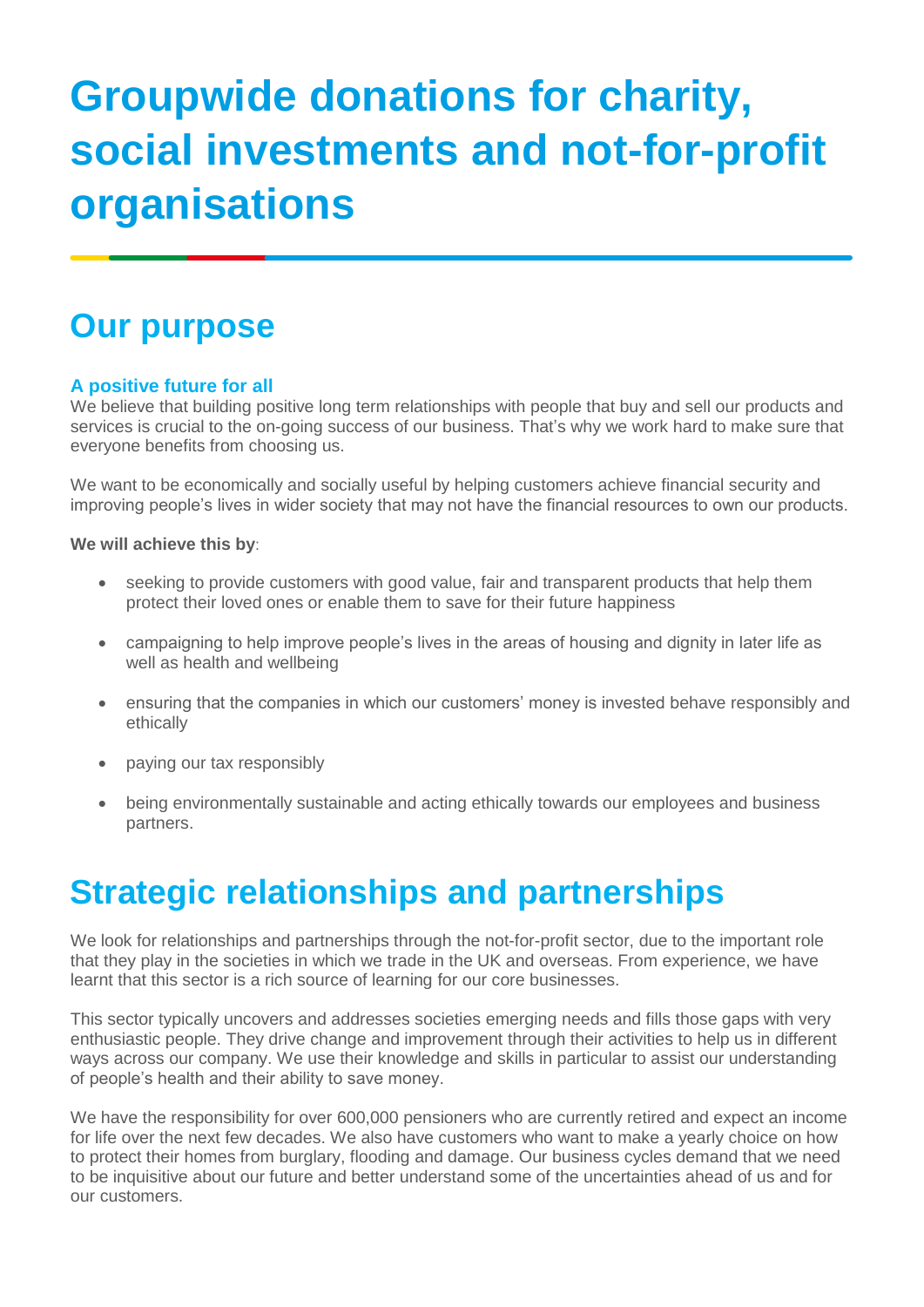### **Material issues that we have identified include**:

- demographic changes in the UK population
- changes to the ways in which customers make financial decisions
- transfer of risk from the state to individuals
- the growth of emerging markets
- the alienation of the young from traditional financial services.

Work on our 3 group wide campaigns continue to help us to reflect these changes and will help us to improve our understanding of the needs of existing and future customers.

**Dealing with ill health** – the need to understand health trends and innovation

**Income in later Life** – the need to support the retired who are living longer and typically on fixed incomes.

**Access to housing** – the need to create housing opportunities for all

Each year we disclose in our Corporate Social Responsibility Report how we work with these organisations and how we are investing our monies.

### **Our approach to charity and community projects**

We don't have a charity of the year as we support our employee's charities and look for charities that our businesses resonate with and can learn from. As such our approach is to work with many rather than a few organisations.

We also look for opportunities to work with other organisations on common issues. How we invest out money into the third sector can be found in the community performance within the CSR report. **We deliver our commitments with some specific fundraising approaches**

**Groupwide Social Investment Projects** - Group driven bespoke projects, designed to better inform our decision making in the businesses and markets that we operate. These tend to be more opportunistic partnerships with charities where we both learn something from the partnership.

**Sponsorship Matching with the Charities Aid Foundation (CAF) –** We strongly believe is supporting our employees and their chosen charities. This is great way to make a difference to charities they are passionate about. We operate a match-funding scheme for monies raised from employees' individual fundraising to location fundraising days.

**Time Matching** – We appreciate the role our employees play in volunteering in their communities. We operate a scheme for employees to turn their volunteering hours into cash for their charities.

**Give as you earn scheme with the Charities Aid Foundation (CAF)**. This enables employees to make tax-free donations direct from their pay to any registered charity in the UK as well as HM Revenue and Customs' recognised charitable organisations.

**Employee Volunteering** – We believe that providing our employees expertise benefits external organisations as well as their own development**. Our employee volunteering policy** encourages our employees to volunteer during their working day.